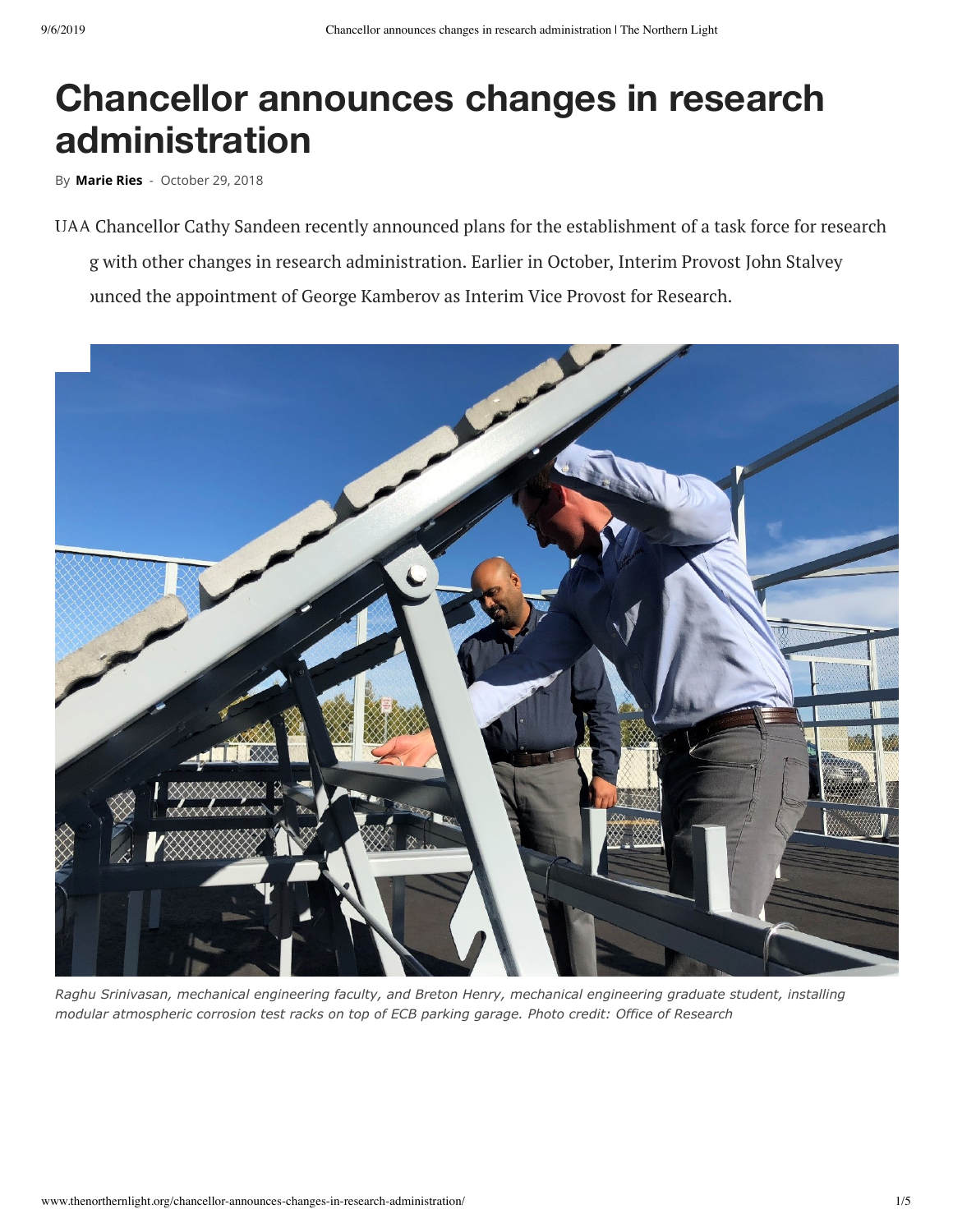9/6/2019 Chancellor announces changes in research administration | The Northern Light



*Natural sciences student Sara Rutz working with Professor Nathaniel Hicks on her research project in the UAA plasma lab. Photo credit: Office of Research*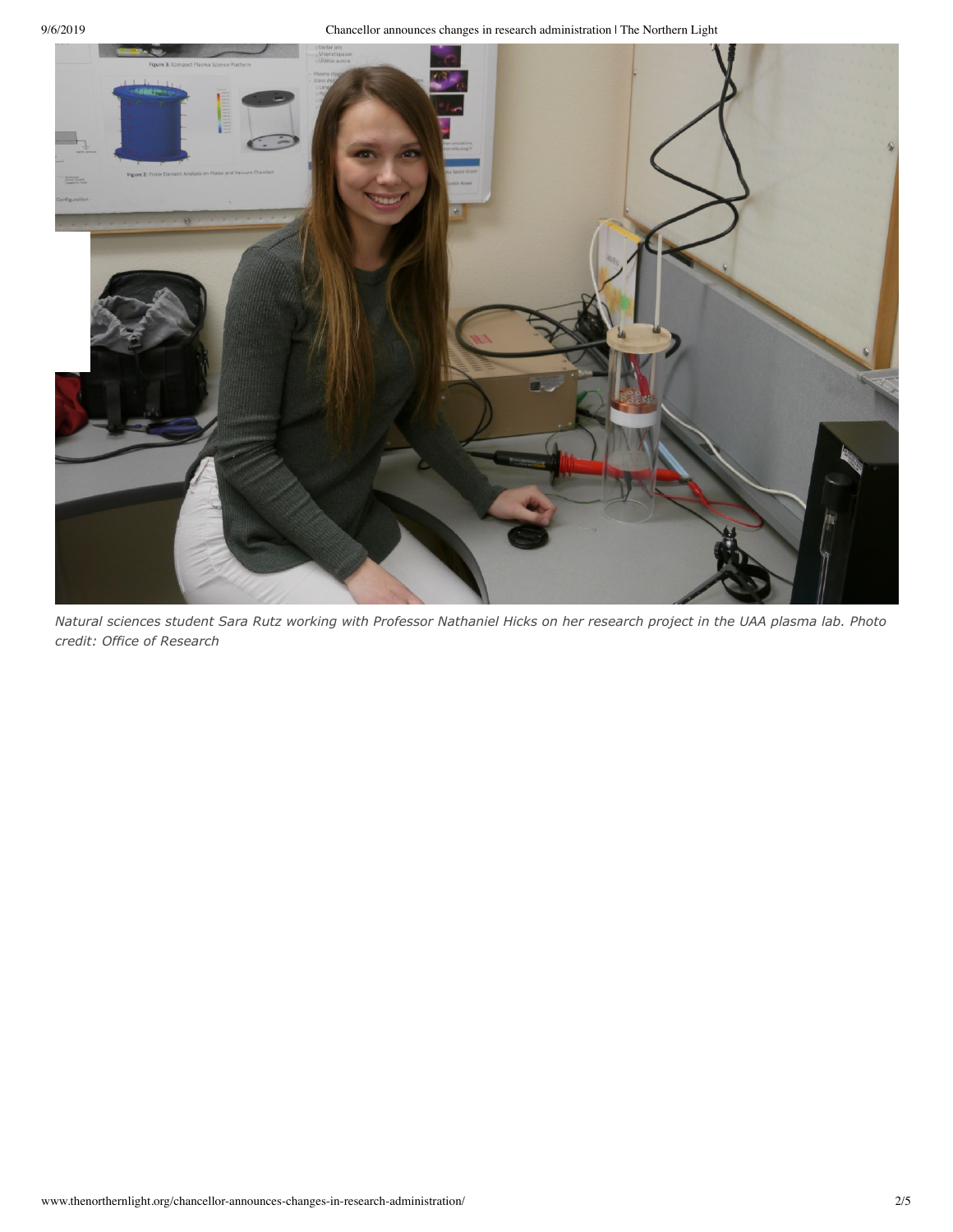

*A student and a researcher on a floatplane flight to study an invasive aquatic plant species. Photo credit: Office of Research*

Even though UAA is a public university not primarily focused on research, Sandeen wants to consolidate support for research at the university.

"I am particularly drawn to UAA's broad spectrum of basic, translational and applied research funded by a variety of sources," Sandeen said in an email to the UAA community. "Though we are not classified as a research university per se, this vital work supports our mission as an engaged public university."

Interim Vice Provost Kamberov, who holds a doctorate in mathematics from the University of Pennsylvania, joined UAA about five years ago. Previously, he served as associate research professor of computer science at the Stevens Institute of Technology in New Jersey.

In his new position as interim vice provost, Kamberov is overseeing the UAA Office of Research with exception of the graduate school. He believes that research is crucial to the success of the university.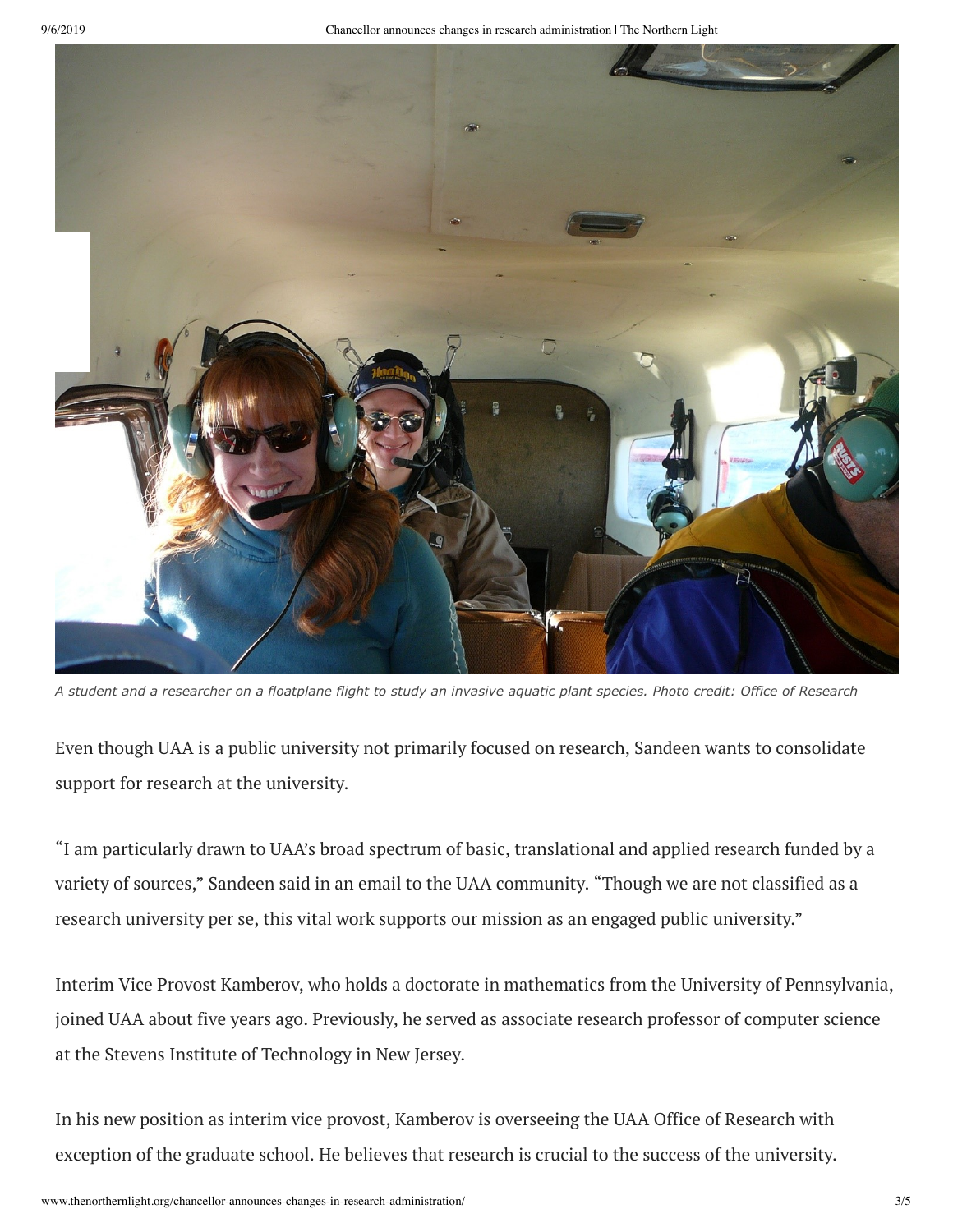"It's part of the mission. If our mission is to achieve excellence, one of the best ways is to actually have well-grasped research," Kamberov said.

Amer Chaudhry, UAA biological and natural sciences major, has been doing undergraduate research for about a year now. He is working on a research project with Eric Bortz, UAA professor for biological sciences. The research is focusing on reactivating a specific kind of cells to kill cancer cells.

und a professor that I like, and I've always liked immunology," Chaudhry said.

idhry plans to go to medical school after getting his bachelor's degree. He appreciates the project as an opportunity to apply what he learns in class "in a realistic way." Chaudhry will continue his research until his graduation and possibly even after that.

He thinks that the prioritization of research at UAA is going to be beneficial for all students.

"It's a great opportunity to get involved in labs," Chaudhry said. "Getting involved in research will be beneficial for students no matter [what degree they are in]."

Kamberov emphasizes the importance of students in research work. As a professor, he started teaching entrance level courses to begin working with students early in their college career.

"Very few researchers can do things by themselves," Kamberov said. "We cannot survive without students."

He not only wants students to work on projects of their professors but also to "turn the table around" and have students bring in own ideas.

"Especially the Native students, the students who come from the villages often come with very interesting problems – very Alaska specific," Kamberov said. "If you actually listen to them, you can make extremely interesting research projects."

Projects unique to Alaska often have a good chance of being funded, according to Kamberov.

"Because it's a great story – and people like to hear great stories," Kamberov said. "There is so little we know, there is so little we understand and Alaska is changing so much faster than the rest of the globe… It's